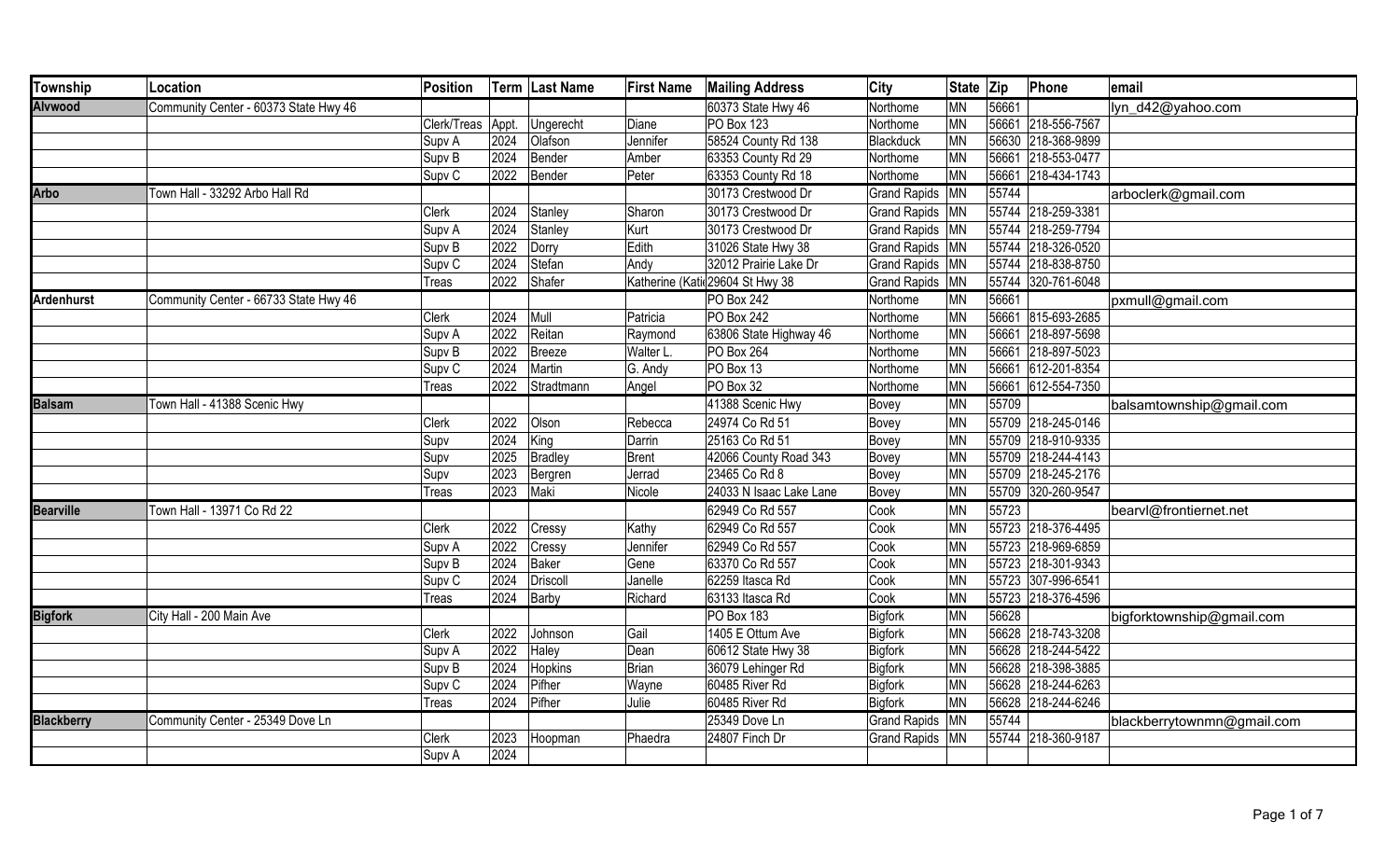| <b>Township</b>   | Location                                     | Position          |       | Term Last Name | <b>First Name</b> | <b>Mailing Address</b>    | City                | State Zip       |       | Phone              | email                                       |
|-------------------|----------------------------------------------|-------------------|-------|----------------|-------------------|---------------------------|---------------------|-----------------|-------|--------------------|---------------------------------------------|
|                   |                                              | Supv B            | 2024  | Nelson         | Gary              | 16215 River Rd            | <b>Grand Rapids</b> | <b>MN</b>       |       | 55744 218-999-7069 |                                             |
|                   |                                              | Supv <sub>C</sub> | 2022  | Klennert       | Mark              | 26658 Dove Lane           | Grand Rapids MN     |                 |       | 55744 218-327-3147 |                                             |
|                   |                                              | <b>Treas</b>      | 2024  | Zimmer         | Stephanie         | 25767 US Hwy 2            | <b>Grand Rapids</b> | MN              |       |                    | 55744 218-327-3442 saszimmer@hotmail.com    |
| <b>Bowstring</b>  | Town Hall - 45115 Co Rd 133                  |                   |       |                |                   | 45115 Co Rd 133           | Deer River          | <b>MN</b>       | 56636 |                    | schultz6@bigfork.net                        |
|                   |                                              | <b>Clerk</b>      | 2024  | Schultz        | Christine         | 46023 State Highway 6     | Deer River          | <b>MN</b>       |       | 56636 218-832-3360 |                                             |
|                   |                                              | Supv A            | 2022  | Schultz        | Thomas            | 46444 Co Rd 133           | Deer River          | <b>MN</b>       |       | 56636 218-360-3360 |                                             |
|                   |                                              | Supv B            | 2022  | Hanggi Jr      | Ralph             | 47339 Pagoda Rd           | Deer River          | <b>MN</b>       |       | 56636 218-832-3255 |                                             |
|                   |                                              | Supv <sub>C</sub> | 2024  | Schultz        | Timothy           | 46023 State Highway 6     | Deer River          | <b>MN</b>       |       | 56636 218-244-6425 |                                             |
|                   |                                              | Treas             | 2022  | Hanggi         | Beth S.           | 47339 Pagoda Rd           | Deer River          | MN              |       | 56636 218-832-3255 |                                             |
| <b>Carpenter</b>  | Town Hall - 18286 State Hwy 1, Cook MN 55723 |                   |       |                |                   | 22838 Rollercoaster Rd    | Effie               | <b>MN</b>       | 56639 |                    | carpentertownclerk@outlook.com              |
|                   |                                              | <b>Clerk</b>      | Appt. | Sagedahl       | Debra             | 25838 Oak Dr              | Bovey               | <b>MN</b>       |       | 55709 218-259-4860 |                                             |
|                   |                                              | Supv A            | 2024  | Presley        | Allan             | 69502 Co Rd 543           | Gheen               | <b>MN</b>       |       | 55771 218-376-4429 |                                             |
|                   |                                              | Supv B            | 2024  | Salmela        | Larry             | 22838 Rollercoaster Rd    | Effie               | <b>MN</b>       |       |                    | 56639 218-780-9712 meadlake.larry@gmail.com |
|                   |                                              | Supv <sub>C</sub> | 2022  | Nelson         | Donald            | 68922 Co Rd 547           | Togo                | <b>MN</b>       |       | 55723 218-376-4638 |                                             |
|                   |                                              | <b>Treas</b>      | Appt. | Hill           | Victoria          | 20084 State Hwy 1         | Togo                | MN              |       | 55723 218-376-4568 |                                             |
| <b>Deer River</b> | Town Hall - 41183 Co Rd 19                   |                   |       |                |                   | PO Box 122                | Deer River          | <b>MN</b>       | 56636 |                    | drtwp@paulbunyan.net                        |
|                   |                                              | <b>Clerk</b>      | 2024  | Nixon          | Larry             | PO Box 122                | Deer River          | <b>MN</b>       |       | 56636 218-398-0566 | lanixon@paulbunyan.net                      |
|                   |                                              | Supv A            | 2022  | Peterson       | Dennis            | 39303 Co Rd 48            | Deer River          | <b>MN</b>       |       | 56636 218-246-2642 |                                             |
|                   |                                              | Supv <sub>B</sub> | 2022  | Rasley         | Harry             | PO Box 37                 | Deer River          | $\overline{MN}$ |       | 56636 218-244-6473 |                                             |
|                   |                                              | Supv <sub>C</sub> | 2024  | Stoltsman      | Sue               | 32696 Parmeter Rd         | Deer River          | <b>MN</b>       |       | 56636 218-246-2508 |                                             |
|                   |                                              | Treas             | 2022  | Shevich        | Cindy             | 33442 Co Rd 144           | Deer River          | <b>MN</b>       |       | 56636 218-244-7261 |                                             |
| Feeley            | Town Hall - 19516 Co Rd 10                   |                   |       |                |                   | 21738 Shallow Lake Rd     | Warba               | <b>MN</b>       | 55793 |                    | feeleytwp@hotmail.com                       |
|                   |                                              | <b>Clerk</b>      | 2022  | Gill           | Lori              | 21738 Shallow Lake Rd     | Warba               | <b>MN</b>       |       | 55793 218-256-4622 |                                             |
|                   |                                              | Supv A            | 2022  | Hamm           | Loretta           | 20326 County Road 10      | Warba               | <b>MN</b>       |       | 55793 218-259-4606 |                                             |
|                   |                                              | Supv B            | 2024  | Langanki       | Debra             | 20736 Feeley 1            | Warba               | <b>MN</b>       |       | 55793 218-492-4120 |                                             |
|                   |                                              | Supv <sub>C</sub> | 2022  | Dabrowski      | Casey             | 19914 Feeley 6            | Warba               | <b>MN</b>       |       | 55793 218-232-2037 |                                             |
|                   |                                              | Treas             | 2022  | Schumacher     | Kathleen          | 21710 Shallow Lake Rd     | Warba               | MN              |       | 55793 218-492-4284 |                                             |
| <b>Good Hope</b>  | Town Hall - 65985 Co Rd 32                   |                   |       |                |                   | <b>PO Box 714</b>         | Blackduck           | <b>MN</b>       | 56630 |                    | paigeimoore1997@gmail.com                   |
|                   |                                              | Clerk             | 2022  | Watson         | Paige             | 54235 State Hwy 46        | Blackduck           | MN              |       | 56630 218-553-0125 |                                             |
|                   |                                              | Supv A            | 2022  | Nestberg       | Wesley            | 54405 State Hwy 46        | Blackduck           | <b>MN</b>       |       | 56630 218-659-4206 |                                             |
|                   |                                              | Supv B            | 2022  | Meneffe        | Edward            | 63333 Co Rd 149           | Squaw Lake          | <b>MN</b>       |       | 56681 218-659-4469 |                                             |
|                   |                                              | Supv <sub>C</sub> | 2026  | Garlock        | Jefferey          | 66741 Co Raod 32          | Blackduck           | MN              |       | 56630 218-659-2963 |                                             |
|                   |                                              | Treas             | 2024  | Nestberg       | Rebecca           | 54405 State Hwy 46        | Blackduck           | <b>MN</b>       |       | 56630 218-659-4206 |                                             |
| Goodland          | Community Center - 13502 Community Center Rd |                   |       |                |                   | 13502 Community Center Rd | Goodland            | <b>MN</b>       | 55742 |                    | goodlandtownship@gmail.com                  |
|                   |                                              | Clerk             | Appt. | Grothe         | William           | 15906 Co Rd 74            | Warba               | <b>MN</b>       |       | 55742 218-259-0364 |                                             |
|                   |                                              | Supv A            | 2025  | Miller         | Charles           | 11780 Hall Rd             | Goodland            | <b>MN</b>       |       | 55742 218-259-0571 |                                             |
|                   |                                              | Supv B            | 2023  | Maki           | Heather           | 12257 Co Rd 435           | Goodland            | <b>MN</b>       |       | 55742 218-256-8695 |                                             |
|                   |                                              | Supv <sub>C</sub> | 2024  | Detjen         | Dave              | 21006 Co Rd 560           | Goodland            | <b>MN</b>       |       | 55742 218-360-1693 |                                             |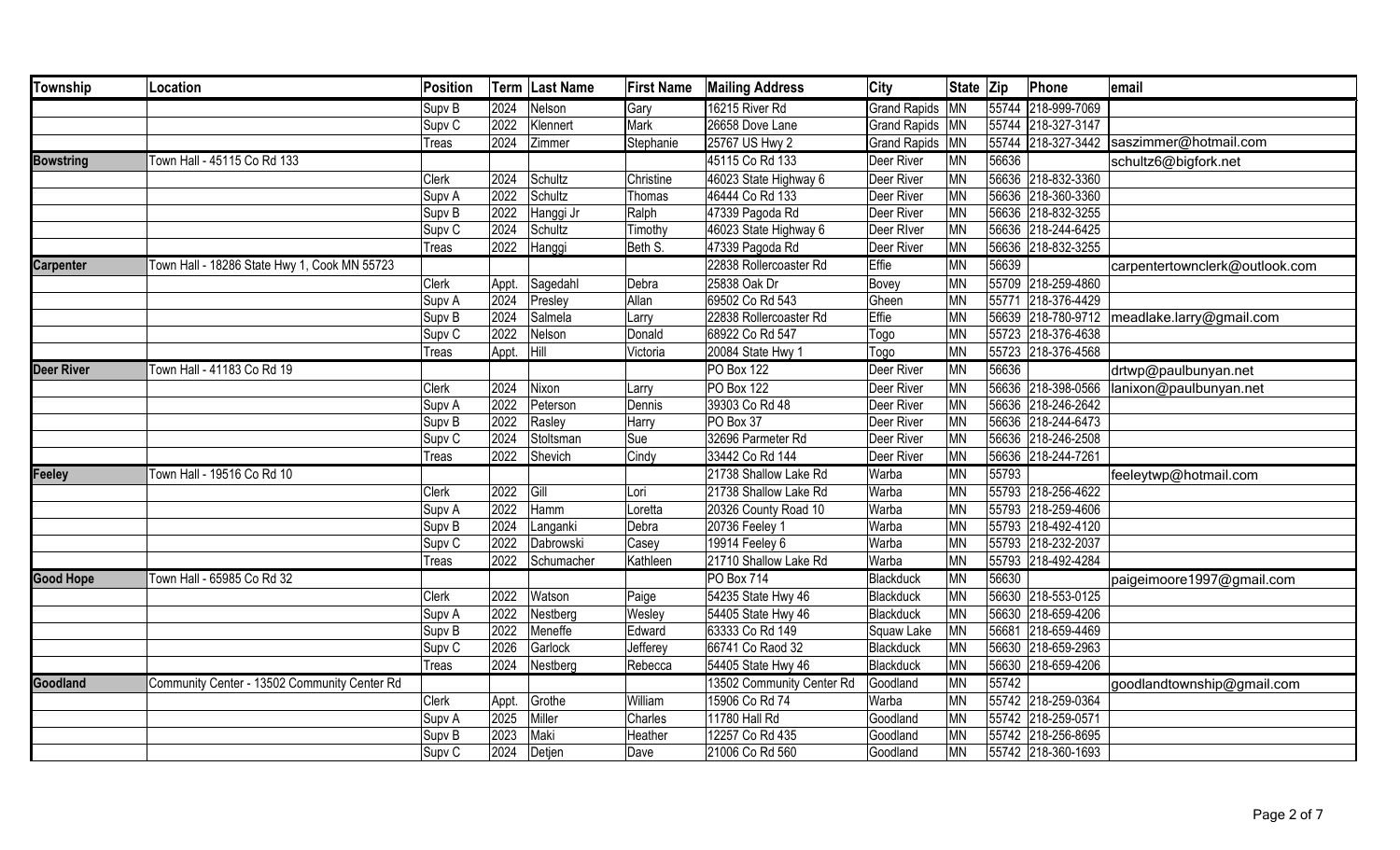| <b>Township</b>    | Location                     | Position          |       | Term Last Name |              | <b>First Name</b> Mailing Address | City              | State Zip |       | Phone              | email                                                |
|--------------------|------------------------------|-------------------|-------|----------------|--------------|-----------------------------------|-------------------|-----------|-------|--------------------|------------------------------------------------------|
|                    |                              | Treas             | 2023  | Lokken         | Debbie       | 11132 South Beauty Lane           | Hibbing           | <b>MN</b> |       | 55746 218-259-3793 |                                                      |
| <b>Grattan</b>     | Town Hall - 64055 Co Rd 26   |                   |       |                |              | 57630 Co Rd 31                    | Northome          | <b>MN</b> | 56661 |                    | jpierson57630@gmail.com                              |
|                    |                              | Supv B            | 2022  | Winkelman      | Ted          | 57124 Co Rd 31                    | Northome          | <b>MN</b> |       | 56661 218-659-4591 |                                                      |
|                    |                              | Supv A            | 2022  | Johnson        | Calvin       | 65585 Co Rd 26                    | Northome          | <b>MN</b> |       |                    | 56661 218-659-4634 cal4350@gmail.com                 |
|                    |                              | Supv <sub>C</sub> | 2024  | Johnson        | Janet        | 58784 Co Rd 31                    | Northome          | <b>MN</b> |       | 56661 218-659-4662 |                                                      |
|                    |                              | <b>Treas</b>      | 2022  | Grapevine      | Katherine    | 58305 Co Rd 31                    | Northome          | <b>MN</b> |       | 56661 218-659-4545 |                                                      |
|                    |                              | Clerk             | 2024  | Pierson        | James        | 57704 Co Rd 31                    | Northome          | MN        |       | 56661 218-659-4565 |                                                      |
| Greenway           | Town Hall - 300 Alice Ave    |                   |       |                |              | <b>PO Box 173</b>                 | Marble            | <b>MN</b> | 55764 |                    | greenwaytownship@hotmail.com                         |
|                    |                              | Clerk             | 2022  | Deguiseppi     | Tara         | <b>PO Box 173</b>                 | Marble            | MN        |       | 55764 218-208-1565 |                                                      |
|                    |                              | Supv              | 2024  | Matanich       | Nicholas     | <b>PO Box 824</b>                 | Calumet           | <b>MN</b> |       | 55716 218-249-2818 |                                                      |
|                    |                              | Supv              | 2024  | Kolar          | George "Jay" | $PO$ Box 111                      | Marble            | <b>MN</b> |       | 55764 218-247-7440 |                                                      |
|                    |                              | Supv              | 2022  | Zeleznikar     | Joseph       | 28968 Co Rd 69                    | Bovey             | <b>MN</b> |       | 55709 218-259-9168 |                                                      |
|                    |                              | Treas             | 2024  | Cogswell       | Hailee       | PO Box 338                        | Marble            | <b>MN</b> |       | 55764 218-259-9903 |                                                      |
| <b>Harris</b>      | Town Hall - 21998 Airport Rd |                   |       |                |              | 20876 Wendigo Park Rd             | Grand Rapids MN   |           | 55744 |                    | harristownshipclerk@gmail.com                        |
|                    |                              | Clerk             | Appt. | Vacant         |              |                                   |                   |           |       |                    | harristownshipclerk@gmail.com                        |
|                    |                              | Supv A            | 2022  | Davies         | Ryan         | 20876 Wendigo Park Rd             | Grand Rapids   MN |           |       | 55744 218-259-4967 | supervisorahtp@gmail.com                             |
|                    |                              | Supv B            | 2024  | Gilbert        | Dan          | 20876 Wendigo Park Rd             | Grand Rapids   MN |           |       |                    | 55744 218-259-4967 supervisorbhtp@gmail.com          |
|                    |                              | Supv <sub>C</sub> | 2024  | Clayton        | Peggy        | 20356 Wendigo Park Rd             | Grand Rapids   MN |           |       |                    | 55744 218-326-1551 supervisorchtp@gmail.com          |
|                    |                              | Supv <sub>D</sub> | 2022  | Kelley         | Jim          | 20387 Field Crest Rd              | Grand Rapids MN   |           |       |                    | 55744 218-327-0317 supervisordhtp@gmail.com          |
|                    |                              | Supv <sub>E</sub> | 2022  | Schack         | Mike         | 17990 Wendigo Rd                  | Grand Rapids MN   |           |       |                    | 55744 218-340-8852 supervisorehtp@gmail.com          |
|                    |                              | Treas             | Appt. | Kopacek        | Nancy        | 20876 Wendigo Park Rd             | Grand Rapids   MN |           |       |                    | 55744 218-398-3497 harristownshiptreasurer@gmail.com |
| <b>Kinghurst</b>   | Town Hall - 59613 Co Rd 145  |                   |       |                |              | 59613 Co Rd 145                   | Dora Lake         | <b>MN</b> |       | 56661 218-659-4559 |                                                      |
|                    |                              | Clerk             | 2022  | Lacher         | Richard G.   | 57565 Co Rd 29                    | Northome          | <b>MN</b> |       |                    | 56661 218-659-4511  rglacher@paulbunyan.net          |
|                    |                              | Supv A            | 2022  | Peterson       | Kathy        | 57124 Co Rd 145                   | Northome          | <b>MN</b> |       |                    | 56661 218-659-4535 kpeterso@paulbunyan.net           |
|                    |                              | Supv B            | 2024  | Dietrich       | Chazlynn     | 59252 Co Rd 145                   | Northome          | <b>MN</b> |       |                    | 56661 218-659-2890 chazd@paulbunyan.net              |
|                    |                              | Supv <sub>C</sub> | 2022  | Carrigan       | Lenore       | 58885 Co Rd 145                   | Northome          | <b>MN</b> |       |                    | 56661 218-659-4312 gunsmoke69@hotmail.com            |
|                    |                              | <b>Treas</b>      | 2024  | Hill           | Patricia     | 61490 Co Rd 29                    | Northome          | <b>MN</b> |       |                    | 56661 218-659-4481 phill@paulbunyan.net              |
| <b>Lake Jessie</b> | Town Hall - 45987 Terry Rd   |                   |       |                |              | PO Box 23                         | Talmoon           | <b>MN</b> | 56637 |                    | lakejessieclerk@gmail.com                            |
|                    |                              | Clerk             | 2022  | Bourman        | Tamera       | PO Box 23                         | Talmoon           | <b>MN</b> |       | 56637 218-832-3001 |                                                      |
|                    |                              | Supv A            | 2022  | Bourman        | Robert       | 46611 Co Rd 4                     | Talmoon           | <b>MN</b> |       | 56637 218-832-3001 |                                                      |
|                    |                              | Supv B            | 2022  | Johnson        | Mildred      | 51259 Co Rd 312                   | <b>Bigfork</b>    | <b>MN</b> |       | 56628 218-832-3088 |                                                      |
|                    |                              | Supv <sub>C</sub> | 2021  | Seeley         | Scott        | 51598 Etters Rd                   | Talmoon           | <b>MN</b> |       | 56637 218-832-3022 |                                                      |
|                    |                              | Treas             | 2021  | Lind           | Susan        | 49937 Jessie Lake Rd              | Talmoon           | MN        |       | 56637 218-832-3559 |                                                      |
| Lawrence           | Town Hall - 34394 Co Rd 336  |                   |       |                |              | 37202 Scenic Hwy                  | Bovey             | <b>MN</b> | 55709 |                    |                                                      |
|                    |                              | Clerk             | 2024  | Elander        | Karen        | 37202 Scenic Hwy                  | Bovey             | <b>MN</b> |       |                    | 55709 612-282-3653 elander7@live.com                 |
|                    |                              | Supv A            | 2024  | Burbie         | Robert       | 36295 Co Rd 336                   | Bovey             | <b>MN</b> |       | 55709 218-256-1893 |                                                      |
|                    |                              | Supv B            | 2022  | Venema         | Casey        | 25711 Co Rd 59                    | Bovey             | <b>MN</b> |       | 55709 218-259-2749 |                                                      |
|                    |                              | Supv <sub>C</sub> | 2022  | Savage         | Esther       | 37197 N Pinewood Dr               | Bovey             | <b>MN</b> |       | 55709 218-245-2652 |                                                      |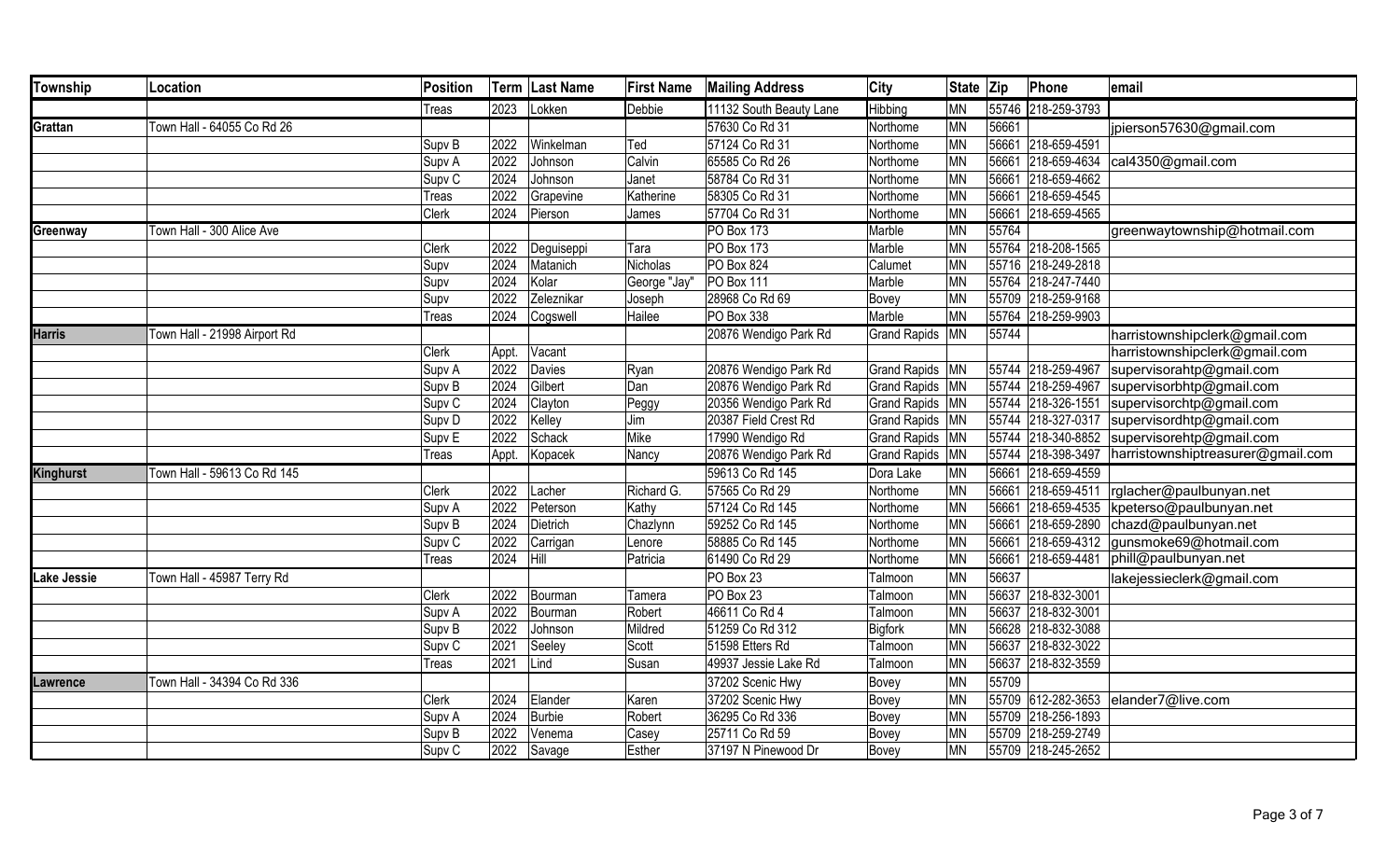| Township          | Location                                   | Position          |      | Term Last Name     | <b>First Name</b> | <b>Mailing Address</b>   | City       | State Zip |       | Phone              | email                                          |
|-------------------|--------------------------------------------|-------------------|------|--------------------|-------------------|--------------------------|------------|-----------|-------|--------------------|------------------------------------------------|
|                   |                                            | Treasurer         | 2022 | Bunes              | Cheryl            | 39873 Co Rd 336          | Bovey      | <b>MN</b> |       | 55709 218-910-9022 |                                                |
| <b>Lone Pine</b>  | Town Hall - 15151 Town Hall Rd             |                   |      |                    |                   | 31469 E Shore Dr         | Pengilly   | <b>MN</b> | 55775 |                    | lonepineclerk@hotmail.com                      |
|                   |                                            | <b>Clerk</b>      | 2022 | Jacobson           | Julie             | 31469 E Shore Dr         | Pengilly   | <b>MN</b> |       | 55775 218-885-1525 |                                                |
|                   |                                            | Supv A            | 2023 | Korpi              | Jon               | 30867 East Shore Dr      | Pengilly   | <b>MN</b> |       | 55775 218-969-4297 |                                                |
|                   |                                            | Supv B            | 2023 | Ross               | Jeffrey           | 15229 Kalmi Road         | Pengilly   | MN        |       | 55775 218-929-2554 |                                                |
|                   |                                            | Supv <sub>C</sub> | 2025 | Anderson           | Michael           | 15784 S Shore Lane       | Pengilly   | <b>MN</b> |       | 55775 218-969-1450 |                                                |
|                   |                                            | Treas             | 2023 | Strege             | Karen             | 29215 Kaleva Beach Rd    | Pengilly   | MN        |       |                    | 55775 218-885-3225   karenstrege@gmail.com     |
| <b>Marcell</b>    | Town Hall - 48705 Town Hall Rd             |                   |      |                    |                   | PO Box 141               | Marcell    | MN        | 56657 |                    | marcell.township@yahoo.com                     |
|                   |                                            | <b>Clerk</b>      | 2024 | Chase              | Tracy             | PO Box 141               | Marcell    | MN        |       | 56657 218-832-3965 | tracy.chase15@yahoo.com                        |
|                   |                                            | Supv A            | 2024 | Senger             | Karen             | PO Box 233               | Marcell    | MN        |       | 56657 218-256-2288 |                                                |
|                   |                                            | Supv <sub>B</sub> | 2022 | Coppens            | Diane             | 37832 W Johnson Lk Rd    | Bigfork    | <b>MN</b> |       | 56628 218-832-3488 |                                                |
|                   |                                            | Supv <sub>C</sub> | 2022 | Lyytinen           | Sandra            | 49677 Aspen Ln           | Marcell    | <b>MN</b> |       | 56657 218-832-3761 |                                                |
|                   |                                            | Treas             | 2022 | Korte              | Dennis            | 41265 State Hwy 286      | Bigfork    | MN        |       | 56628 218-832-3965 |                                                |
| <b>Max</b>        | Town Hall - 51007 Town Hall Rd, Squaw Lake |                   |      |                    |                   | 52765 Robertson Rd       | Max        | <b>MN</b> | 56659 |                    |                                                |
|                   |                                            | <b>Clerk</b>      | 2023 | Robertson          | Beverly           | 52765 Robertson Rd       | Max        | <b>MN</b> |       |                    | 56659 218-659-4590 barobertson_56659@yahoo.com |
|                   |                                            | Supv A            | 2025 | Hoeschen           | Michael           | 57632 Co Rd 4            | Max        | MN        |       | 56659 218-360-1280 |                                                |
|                   |                                            | Supv <sub>B</sub> | 2022 | Hart               | Judi              | PO Box 621               | Squaw Lake | <b>MN</b> |       | 56681 218-659-4586 |                                                |
|                   |                                            | Supv <sub>C</sub> | 2024 | Irvine             | Sean              | 51034 Town Hall Rd       | Squaw Lake | <b>MN</b> |       | 56681 218-766-3356 |                                                |
|                   |                                            | Treas             | 2025 | Williams           | Celeste           | PO Box 633               | Squaw Lake | <b>MN</b> |       | 56681 218-659-4216 |                                                |
| <b>Moose Park</b> | Town Hall - 71031 Co Rd 13                 |                   |      |                    |                   | 71031 Co Rd 13           | Blackduck  | <b>MN</b> | 56630 |                    | mooseparktownship@yahoo.com                    |
|                   |                                            | <b>Clerk</b>      | 2019 | Michalek           | Gail              | 73552 Co Rd 13           | Blackduck  | <b>MN</b> |       | 56630 218-835-7763 |                                                |
|                   |                                            | Supv              |      |                    |                   |                          |            | <b>MN</b> |       |                    |                                                |
|                   |                                            | Supv              | 2021 | Ferdig             | Don               | 56508 Ferdig Rd          | Blackduck  | MN        |       | 56630 218835-6400  |                                                |
|                   |                                            | Supv              | 2019 | Michalek           | Mark              | 73552 Co Rd 13           | Blackduck  | <b>MN</b> |       | 56630 218-835-7763 |                                                |
|                   |                                            | Treas             | 2021 | Kay                | Rhonda            | 73343 Co Rd 13           | Blackduck  | MN        |       | 56630 218-835-4451 |                                                |
| <b>Morse</b>      | Town Hall - 32775 State Hwy 46             |                   |      |                    |                   | 48393 E Sycamore Rd      | Deer River | <b>MN</b> | 56636 |                    | townhall@paulbunyan.net                        |
|                   |                                            | <b>Clerk</b>      | 2024 | Vickerman          | Gina              | 48393 E Sycamore Rd      | Deer River | MN        |       | 56636 218-246-2734 |                                                |
|                   |                                            | Supv A            | 2022 | Guthrie            | Gayle             | 46260 Co Rd 142          | Deer River | <b>MN</b> |       | 56636 218-398-0131 |                                                |
|                   |                                            | Supv <sub>B</sub> | 2022 | Evans              | Nancy             | 34494 Co Rd 44           | Deer River | <b>MN</b> |       | 56636 218-246-8596 |                                                |
|                   |                                            | Supv <sub>C</sub> | 2024 | Fideldy            | Rita              | 29910 Co Rd 18           | Deer River | MN        |       | 56636 218-246-2189 |                                                |
|                   |                                            | Treas             | 2022 | Villeneuve         | Eric              | 31877 Co Rd 89           | Deer River | MN        |       | 56636 218-244-3475 |                                                |
| <b>Nashwauk</b>   | Town Hall - 16470 Co Rd 8                  |                   |      |                    |                   | PO Box 42                | Nashwauk   | MN        | 55769 |                    | nashwauktwp@hotmail.com                        |
|                   |                                            | <b>Clerk</b>      | 2022 | Drake-Baumchen Amy |                   | 13107 Little Sweden Loop | Nashwauk   | MN        |       | 55769 218-421-8036 |                                                |
|                   |                                            | Supv <sub>B</sub> | 2022 | Coughlin           | Robert            | 18765 Co Rd 8            | Nashwauk   | <b>MN</b> |       | 55769 218-885-9931 |                                                |
|                   |                                            | Supv A            | 2024 | Engel              | Mark              | 36937 Little Sweden Rd   | Nashwauk   | <b>MN</b> |       | 55769 218-969-6087 |                                                |
|                   |                                            | Chair             | 2024 | Stolp              | Warren            | 18966 Sucker Lake Rd     | Nashwauk   | <b>MN</b> |       | 55769 218-885-3324 |                                                |
|                   |                                            | Treas             | 2024 | Place              | Nichole           | 16284 Country Rd         | Nashwauk   | MN        |       | 55769 612-968-8509 |                                                |
| <b>Nore</b>       | Town Hall - 65343 US Hwy 71                |                   |      |                    |                   | 65343 US Hwy 71          | Northome   | <b>MN</b> | 56661 |                    |                                                |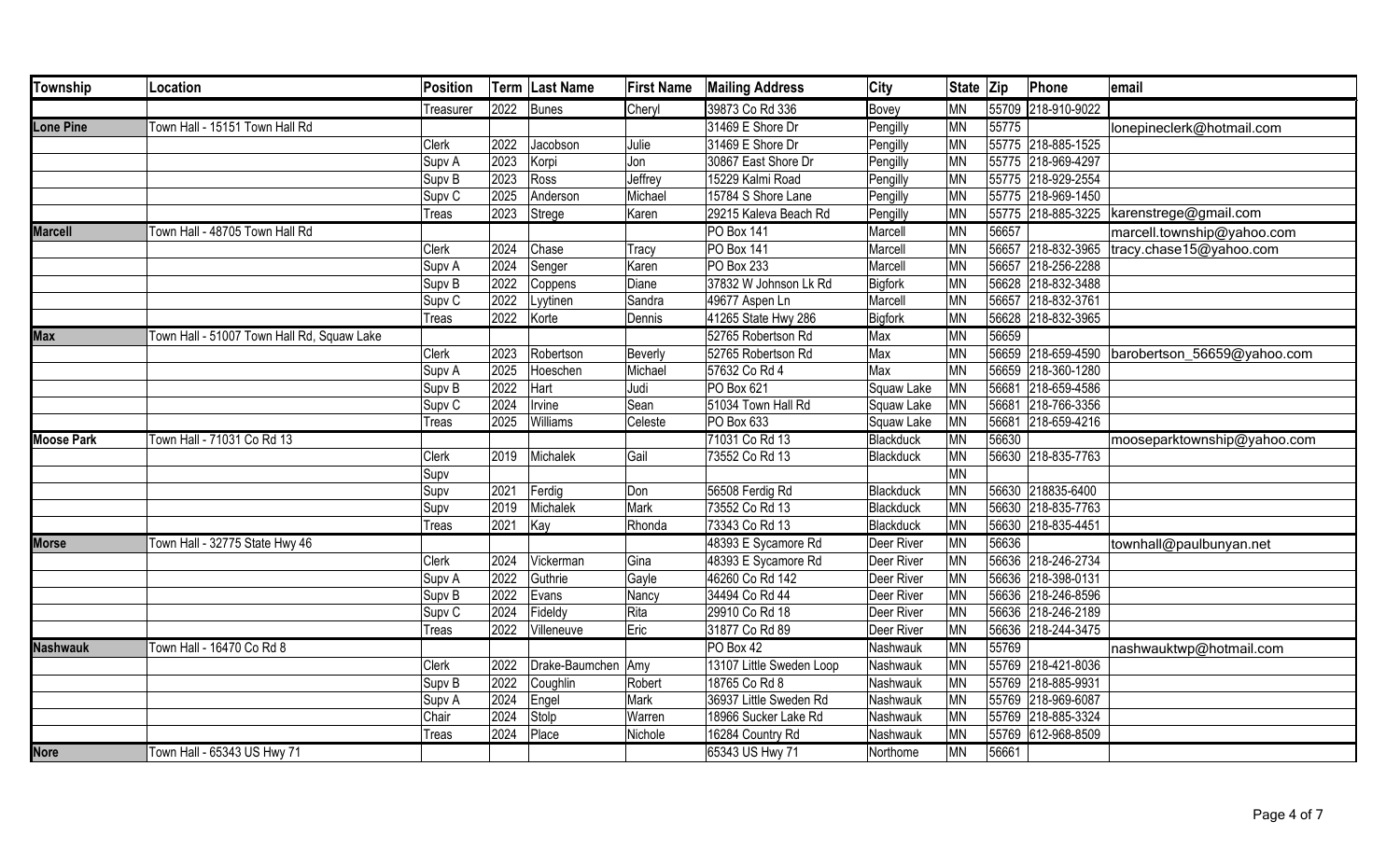| <b>Township</b>  | Location                            | <b>Position</b>   |      | Term Last Name | <b>First Name</b> | <b>Mailing Address</b>    | City              | State Zip       |       | Phone              | email                                     |
|------------------|-------------------------------------|-------------------|------|----------------|-------------------|---------------------------|-------------------|-----------------|-------|--------------------|-------------------------------------------|
|                  |                                     | Clerk             | 2022 | Keely          | Lisa              | 66156 Co Road 132         | Northome          | <b>MN</b>       | 56661 | 503-901-9816       | noretownshipclerk@gmail.com               |
|                  |                                     | Supv A            | 2024 | Grundmeier     | Daniel            | 64065 US Hwy 71           | Blackduck         | <b>MN</b>       |       | 56630 218-835-8041 |                                           |
|                  |                                     | Supv B            | 2022 | Van de Kamp    | Judy              | 65979 US Hwy 71           | Northome          | <b>MN</b>       |       | 56661 218-259-0172 |                                           |
|                  |                                     | Supv <sub>C</sub> | 2024 | Paulsen        | Lawrence          | 63940 US Hwy 71           | Blackduck         | $\overline{MN}$ |       | 56630 218-835-7264 |                                           |
|                  |                                     | Treas             | 2024 | Schuck         | Patricia          | 63967 Pfeifer Rd          | Blackduck         | MN              |       | 56630 218-835-8566 |                                           |
| <b>Oteneagen</b> | Town Hall - 39287 State Hwy 6       |                   |      |                |                   | 38180 Co Rd 44            | Deer River        | <b>MN</b>       | 56636 |                    |                                           |
|                  |                                     | Clerk             | 2023 | Isaacs         | Sharon            | 38180 Co Rd 44            | Deer River        | <b>MN</b>       |       |                    | 56636 218-246-8119 cisaacs@paulbunyan.net |
|                  |                                     | Supv A            | 2023 | Pederson       | Daryl             | 37100 State Hwy 6         | Deer River        | <b>MN</b>       |       | 56636 218-244-1864 |                                           |
|                  |                                     | Supv <sub>B</sub> | 2025 | Bain           | Roy               | 40485 Swamp Rd            | Deer River        | <b>MN</b>       |       | 56636 218-246-8850 |                                           |
|                  |                                     | Supv <sub>C</sub> | 2025 | Isaacs         | Charles           | 38180 Co Rd 44            | Deer River        | <b>MN</b>       |       | 56636 218-246-8119 |                                           |
|                  |                                     | Treas             | 2024 | Francisco      | Geneva            | 46832 Jim's Lane          | Deer River        | <b>MN</b>       |       | 56636 218-246-8257 |                                           |
| Pomroy           | Town Hall - 54655 Co Rd 31          |                   |      |                |                   | 53867 Jackson Rd          | Northome          | <b>MN</b>       | 56688 |                    |                                           |
|                  |                                     | Clerk             | 2024 | Jackson        | Cheryl            | 53867 Jackson Rd          | Wirt              | <b>MN</b>       |       |                    | 56688 218-897-5060 cjwebcreations@aol.com |
|                  |                                     | Supv A            | 2022 | Ferguson       | Rick              | 53176 Co Rd 31            | Wirt              | <b>MN</b>       |       | 56688 218-897-5516 |                                           |
|                  |                                     | Supv <sub>B</sub> | 2022 | Rahier         | Gordon            | 54655 Co Rd 31            | Northome          | <b>MN</b>       |       | 56688 218-897-5602 |                                           |
|                  |                                     | Supv <sub>C</sub> | 2024 | Jackson        | Mike              | 53867 Jackson Rd          | Wirt              | <b>MN</b>       |       | 56688 218-897-5060 |                                           |
|                  |                                     | Treas             | 2022 | Rahier         | Evie              | 54655 Co Rd 31            | Northome          | MN              |       | 56661 218-897-5602 |                                           |
| <b>Sago</b>      | Town Hall - 18287 Co Rd 431         |                   |      |                |                   | 17795 Co Rd 431           | Swan River        | <b>MN</b>       | 55784 |                    | sagotownship@yahoo.com                    |
|                  |                                     | Clerk             | 2024 | Kingsley       | Marcia            | 17795 Co Rd 431           | Swan River        | MN              |       | 55784 218-259-3198 |                                           |
|                  |                                     | Supv A            | 2024 | Scherfenberg   | Craig             | PO Box 2913               | Warba             | <b>MN</b>       |       | 55793 218-492-4259 |                                           |
|                  |                                     | Supv B            | 2022 | Miller         | Steve             | 16418 Co Rd 433           | Swan River        | <b>MN</b>       |       | 55784 218-492-4376 |                                           |
|                  |                                     | Supv <sub>C</sub> | 2022 | Warner         | Dennis            | 15182 Sago 4              | Warba             | MN              |       | 55793 218-259-9436 |                                           |
|                  |                                     | Treas             | 2022 | Warner         | Jodi              | 15182 Sago 4              | Warba             | <b>MN</b>       |       | 55793 218-244-4643 |                                           |
| <b>Sand Lake</b> | Town Hall - 53020 North Center Road |                   |      |                |                   | 55643 Eggar Rd            | Spring Lake       | <b>MN</b>       | 56680 |                    | docview@paulbunyan.net                    |
|                  |                                     | Clerk             | 2024 | Rasmussen      | Elaine            | 55643 Eggar Rd            | Spring Lake       | <b>MN</b>       |       | 56680 218-259-8439 |                                           |
|                  |                                     | Supv A            | 2024 | Dehn           | Dan               | 55664 Eggar Rd            | Spring Lake       | <b>MN</b>       |       | 56680 218-659-4796 |                                           |
|                  |                                     | Supv B            | 2022 | Hauck          | Richard           | 53857 Quartz Rd           | Max               | <b>MN</b>       |       | 56659 218-659-2683 |                                           |
|                  |                                     | Supv <sub>C</sub> | 2022 | Neverburg      | Marvin            | 55464 Eggar Rd            | Spring Lake       | <b>MN</b>       |       | 56680 218-659-2943 |                                           |
|                  |                                     | Treas             | 2022 | Deeg           | James             | 51748 Rush Island Lake Rd | Deer River        | <b>MN</b>       |       | 56636 651-403-3925 |                                           |
| <b>Spang</b>     | Town Hall - 35402 Spang Rd          |                   |      |                |                   | 39043 Spang Rd            | <b>Hill City</b>  | <b>MN</b>       | 55748 |                    | kellyp1123@yahoo.com                      |
|                  |                                     | Clerk             | 2024 | Derfler        | Kelly             | 39043 Spang Rd            | Hill City         | <b>MN</b>       |       | 55748 218-398-2109 |                                           |
|                  |                                     | Supv A            | 2022 | Sonaglia       | Anita             | 38503 Spang Rd            | Hill City         | <b>MN</b>       |       | 55748 218-697-2468 |                                           |
|                  |                                     | Supv <sub>B</sub> | 2022 | Benes          | Joseph            | 39452 Spang Rd            | Hill City         | <b>MN</b>       |       | 55748 218-697-2768 |                                           |
|                  |                                     | Supv <sub>C</sub> | 2024 | Baltus         | Mike              | 11653 Hill Rd             | <b>Hill City</b>  | <b>MN</b>       |       | 55748 218-697-8291 |                                           |
|                  |                                     | Treas             | 2022 | Truempler      | Roberta           | 15674 US Hwy 169          | Hill City         | <b>MN</b>       |       |                    | 55748 218-697-8204 mrtruempler@gmail.com  |
| <b>Splithand</b> | <b>Town Hall</b>                    |                   |      |                |                   | 14529 Danson Rd           | Grand Rapids MN   |                 | 55744 |                    |                                           |
|                  |                                     | Clerk             | 2022 | Rasmussen      | Rebecca           | 14529 Danson Rd           | Grand Rapids   MN |                 |       |                    | 55744 218-259-8111  rasm0071@umn.edu      |
|                  |                                     | Supv A            |      | 2022 Rasmussen | Brian             | 14529 Danson Rd           | Grand Rapids MN   |                 |       | 55744 218-259-4037 |                                           |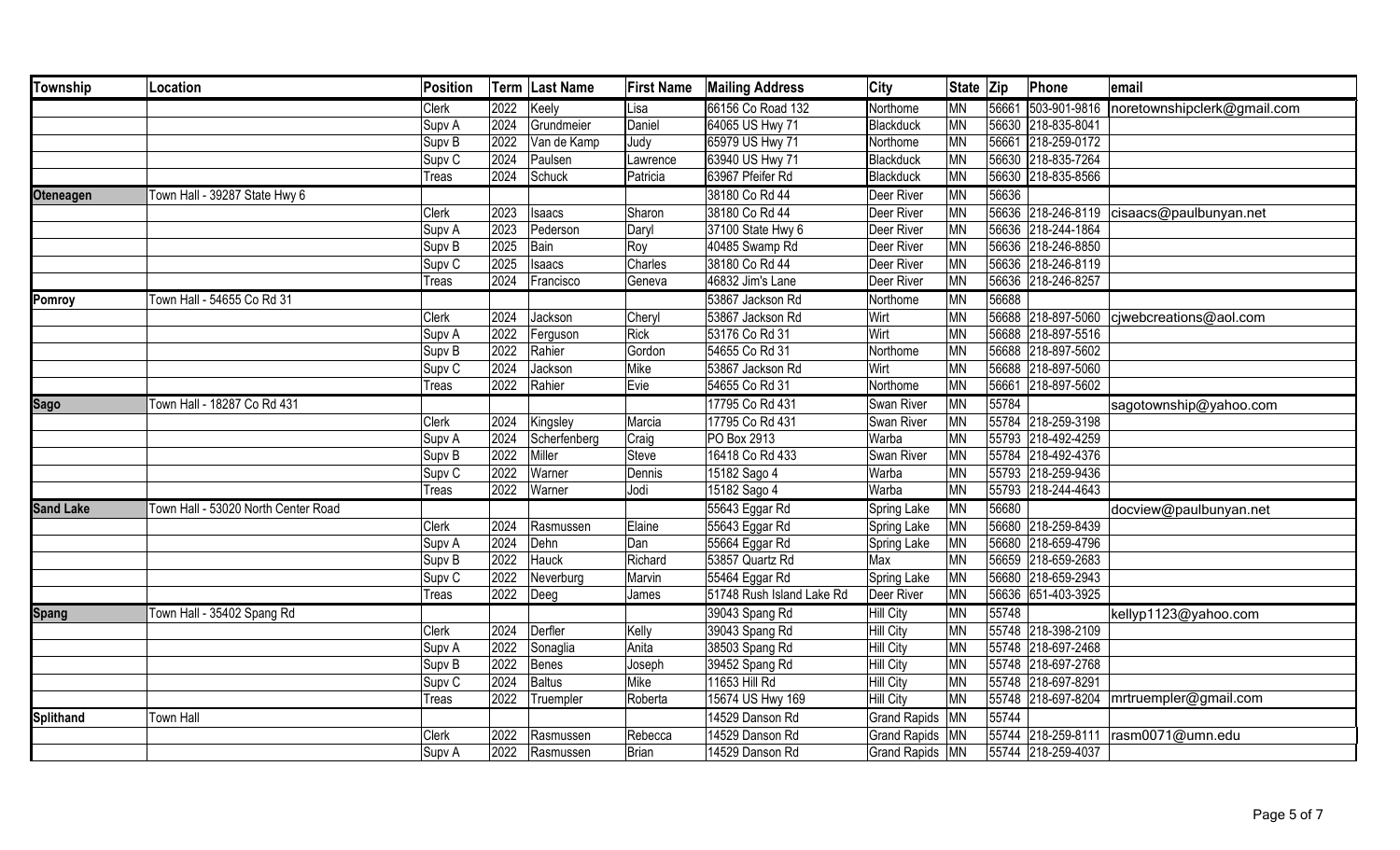| <b>Township</b>    | Location                                  | Position          |       | Term   Last Name | <b>First Name</b> | <b>Mailing Address</b>    | City                | State Zip |       | Phone              | email                                        |
|--------------------|-------------------------------------------|-------------------|-------|------------------|-------------------|---------------------------|---------------------|-----------|-------|--------------------|----------------------------------------------|
|                    |                                           | Supv <sub>B</sub> | 2022  | Rademacher       | John              | 27909 Linn Rd             | <b>Grand Rapids</b> | <b>MN</b> |       | 55744 218-327-4894 |                                              |
|                    |                                           | Supv <sub>C</sub> | 2024  | Behm             | Jennifer          | 12866 Behm Rd             | Grand Rapids   MN   |           |       | 55744 218-326-6174 |                                              |
|                    |                                           | <b>Treas</b>      | 2024  | Bunes            | Heather           | 13421 Danson Rd           | <b>Grand Rapids</b> | MN        |       | 55744 218-259-0218 |                                              |
| <b>Stokes</b>      | Bigfork City Hall - 200 Main Ave, BigFork |                   |       |                  |                   | PO Box 433                | <b>Bigfork</b>      | <b>MN</b> | 56628 |                    | stokesclerk@gmail.com                        |
|                    |                                           | Clerk             |       |                  |                   |                           |                     |           |       |                    |                                              |
|                    |                                           | Supv              | 2024  | Powell           | Jesse             | 41738 Sunny Rd            | Bigfork             | <b>MN</b> |       | 56628 218-832-6235 |                                              |
|                    |                                           | Supv              | 2024  | Mann             | Garrett           | 56582 St Hwy 6            | Bigfork             | <b>MN</b> |       | 56628 218-244-9884 |                                              |
|                    |                                           | Supv              | 2022  | Piilola          | Don               | 54213 State Hwy 38        | Bigfork             | <b>MN</b> |       | 56628 218-743-3937 |                                              |
|                    |                                           | <b>Treas</b>      | 2024  | Haataja          | Jillian           | P O Box 433               | <b>Bigfork</b>      | <b>MN</b> |       | 56628 218-832-6235 |                                              |
| <b>Third River</b> | Town Hall - 70667 Co Rd 33                |                   |       |                  |                   | 49862 Dixon Lake Access   | Squaw Lake          | <b>MN</b> | 56681 |                    | thirdrivertownship@gmail.com                 |
|                    |                                           | <b>Clerk</b>      | 2024  | <b>Clark</b>     | Clare             | 49862 Dixon Lake Access   | Squaw Lake          | <b>MN</b> |       | 56681 612-597-8818 |                                              |
|                    |                                           | Supv A            | 2024  | Frey             | Bill              | 68503 Co Rd 33            | Squaw Lake          | <b>MN</b> |       | 56681 218-659-4587 |                                              |
|                    |                                           | Supv B            | 2022  | Hoffman          | David             | 68026 Co Rd 33            | Squaw Lake          | <b>MN</b> |       | 56681 218-659-4368 |                                              |
|                    |                                           | Supv <sub>C</sub> | 2024  | Goltz            | Gary              | 68398 Third River One     | Squaw Lake          | <b>MN</b> |       | 56681 218-659-4659 |                                              |
|                    |                                           | <b>Treas</b>      | 2022  | Shaw             | William J.        | 68541 Third River 2       | Squaw Lake          | <b>MN</b> |       | 56681 218-659-4228 |                                              |
| <b>Trout Lake</b>  | Community Center - 24951 Co Rd 50         |                   |       |                  |                   | 24951 Co Rd 10            | Bovey               | <b>MN</b> | 55709 |                    |                                              |
|                    |                                           | <b>Clerk</b>      | 2024  | Rutherford       | Gwen              | 26696 Norway Dr           | Bovey               | <b>MN</b> |       | 55709 218-259-8491 | grutherford.troutlake.twp@gmail.com          |
|                    |                                           | Dep Clerk         | 2024  | Haverkost        | Wanda             | 22905 Co Rd 453           | Bovey               | <b>MN</b> |       |                    | 55709 218-910-9308   whaverkost@gmail.com    |
|                    |                                           | Supv A            | 2022  | Partlow          | Michael           | 26404 Eagleview Dr        | Bovey               | MN        |       | 55709 218-259-7281 |                                              |
|                    |                                           | Supv B            | 2024  | Kessler          | Dwight            | 26499 Trout Lake Rd       | Bovey               | <b>MN</b> |       | 55709 218-910-9007 |                                              |
|                    |                                           | Supv <sub>C</sub> | 2022  | Perry            | Pamela            | 26439 Birch Dr            | Bovey               | <b>MN</b> |       | 55709 218-259-2210 |                                              |
|                    |                                           | Treas             | 2022  | Partlow          | Christine         | 26404 Eagleview Dr        | Bovey               | <b>MN</b> |       | 55709 218-259-9542 |                                              |
| Wabana             | Town Hall - 30980 Clearwater Rd           |                   |       |                  |                   | 36377 Shoreview Dr        | <b>Grand Rapids</b> | <b>MN</b> | 55744 |                    |                                              |
|                    |                                           | <b>Clerk</b>      | 2022  | Fordham          | Ruth              | 36377 Shoreview Dr        | Grand Rapids   MN   |           |       |                    | 55744 218-326-4745 ruthwabanaclerk@yahoo.com |
|                    |                                           | Supv A            | 2022  | Adams            | Lloyd             | 37449 N Wabana Forest Trl | Grand Rapids   MN   |           |       | 55744 218-999-9749 |                                              |
|                    |                                           | Supv <sub>B</sub> | 2022  | Bjerke           | Steve             | 36413 Shoreview Dr        | Grand Rapids MN     |           |       | 55744 507-327-5230 |                                              |
|                    |                                           | Supv <sub>C</sub> | 2024  | Oja              | Gary              | 36737 Shoreview Dr        | Grand Rapids   MN   |           | 55744 |                    |                                              |
|                    |                                           | <b>Treas</b>      | 2024  | Kee              | Deb               | 31732 Zims Lane           | Grand Rapids   MN   |           |       | 55744 218-326-2115 |                                              |
| <b>Wawina</b>      | Town Hall - 13432 Co Rd 25                |                   |       |                  |                   | 13432 Co Rd 25            | Wawina              | <b>MN</b> | 55736 |                    | hjalmeraho@outlook.com                       |
|                    |                                           | <b>Clerk</b>      | 2024  | Aho              | Hjalmer           | 13589 Wawina Twp Rd B     | Wawina              | <b>MN</b> |       | 55736 218-488-6517 |                                              |
|                    |                                           | Dep Clerk         | Appt. | Karkianen        | Kelly             | 13288 Co Rd 25            | Wawina              | <b>MN</b> |       | 55736 218-326-9414 |                                              |
|                    |                                           | Supv A            | 2022  | Leppanen         | Rodney            | 15225 US Hwy 2            | Swan River          | <b>MN</b> |       | 55784 218-256-7845 |                                              |
|                    |                                           | Supv <sub>B</sub> | 2024  | Johnson          | Marc              | 13488 Co Rd 25            | Wawina              | <b>MN</b> |       | 55736 218-256-0449 |                                              |
|                    |                                           | Supv <sub>C</sub> | 2022  | Grovenburg       | Angel             | 14521 Co Rd 25            | Wawina              | <b>MN</b> |       | 55736 218-488-6598 |                                              |
|                    |                                           | Treas             | 2024  | Krikelas         | Julie             | 14924 Co Rd 425           | Wawina              | <b>MN</b> |       | 55736 218-488-6547 |                                              |
|                    |                                           | Dep Treas         | Appt. | Grovenburg       | Amanda            | 14449 Co Rd 25            | Wawina              | <b>MN</b> |       | 55736 218-488-6549 |                                              |
| <b>Wildwood</b>    | Town Hall - 30287 Splithand Rd            |                   |       |                  |                   | 11518 W Splithand Rd      | <b>Grand Rapids</b> | <b>MN</b> | 55744 |                    | gordonwinkler@gmail.com                      |
|                    |                                           | <b>Clerk</b>      |       | 2022 Winkler     | Gordon            | 11518 W Splithand Rd      | Grand Rapids   MN   |           |       | 55744 218-256-8582 |                                              |